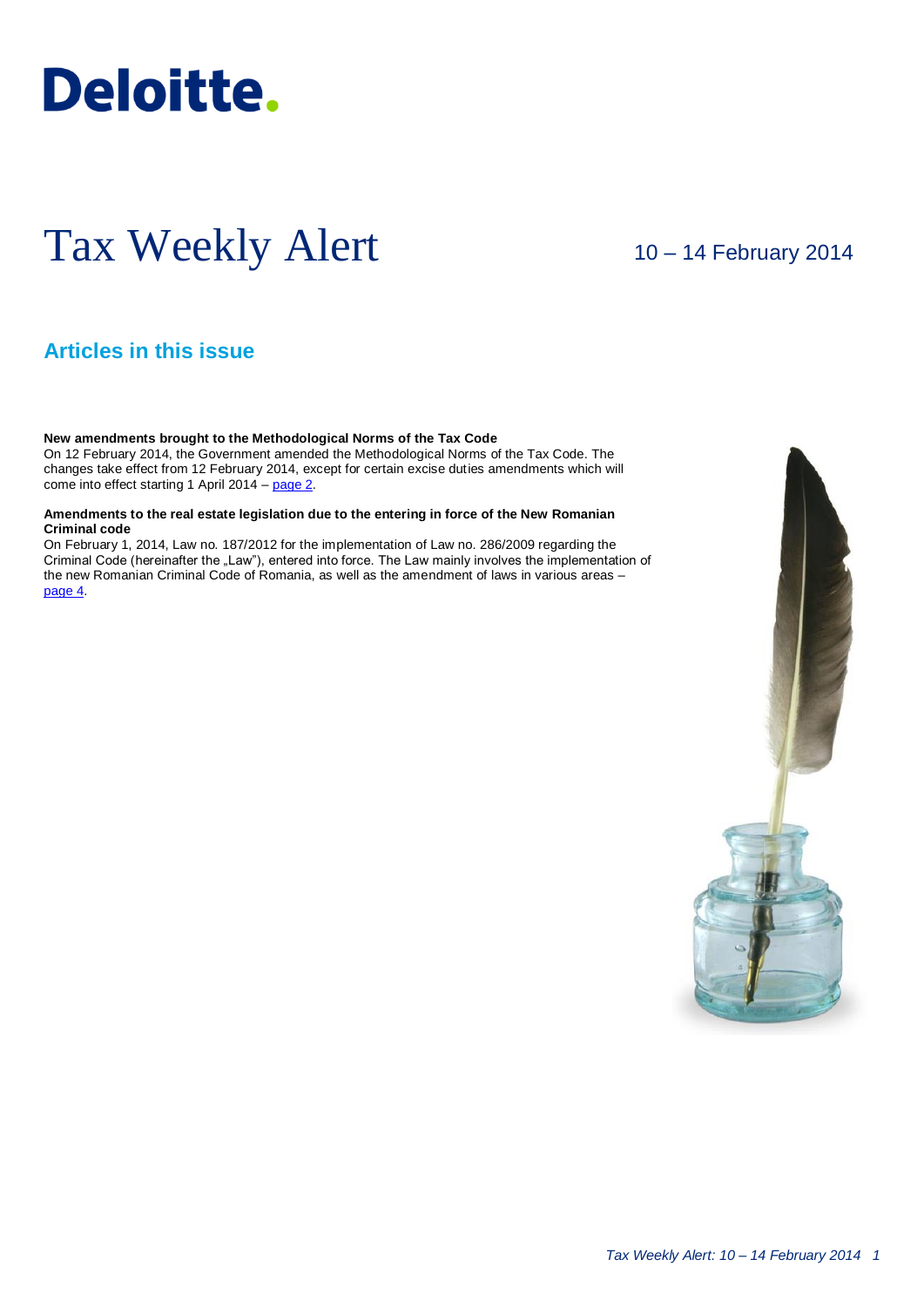## <span id="page-1-0"></span>**New amendments brought to the Methodological Norms of the Tax Code**

On 12 February 2014, the Government amended the Methodological Norms of the Tax Code. The changes take effect from 12 February 2014, except for certain excise duties amendment which will come into effect starting 1 April 2014.

**New amendments brought to the Norms to the Tax Code ("Norms")**

The changes aim to align the Norms to the latest amendments brought to the Tax Code (i.e. Emergency Ordinances no. 102/2013 and no. 111/2013).

The amendments refer to corporate income tax, withholding tax, VAT and excise duties.

Please find below an overview of the amendments:

#### **Corporate income tax**

- The Norms have been aligned to the Tax Code regarding the following aspects:
	- Change of the minimum holding period from 2 years to 1 year regarding income derived from dividends;
	- Replacement of the term "payer of the income" with "buyer" for capital gains;
	- − Clarifications of the payment deadlines for the corporate income tax and for anticipated payments of the first modified tax year, if the tax payer opts for a modified tax year, as well as the amount of the tax due. In this respect, a relevant example has been introduced.
- Addenda and clarifications have been introduced, as follows:
	- The expenses incurred with losses from receivables registered from receivables taken over by cession from nominal value to the acquisition cost are treated as deductible;
	- Specification of the necessary documents in order to claim tax relief for income derived from dividends under the minimum holding condition;
	- Calculation method of the turnover for several types of tax payers (e.g. credit institutions) considered for determining the tax credit for sponsorship;
	- Update of the example regarding the calculation of tax credit for sponsorship specifying the possibility to carry forward over the next 7 consecutive years the amounts for which the taxpayer has not obtained a tax credit during the year when the expense was incurred.

#### **Income tax on micro enterprises**

- The Norms have been aligned to the provisions of the Tax Code regarding the following aspects:
	- − Income considered when calculating the limit of EUR 65,000 or the percentage of income derived from management and consultancy activities of over 20% are the same as those used for establishing the taxable base specified at art. 112^7 from the Tax Code;
	- Amendment of the taxable base by inclusion of several income categories (e.g. income derived from commercial discounts received after invoicing, the favorable difference between income and expense incurred from foreign exchange differences);
	- Deadline for submitting the tax return when a micro enterprise ceases activity during the year.
- The following aspects have been clarified:
	- − Detailed specification of legal persons that do not fall under this taxation system.

#### **Withholding tax**

- The Norms have been aligned to the provisions of the Tax Code regarding the change of the minimum holding period from 2 years to 1 year regarding income derived from dividends.
- The following aspects have been clarified: Definition of international transportation and specification of the exception when the means of transport is operated exclusively between locations situated in Romania.

#### **VAT**

#### **Taxable persons**

 Clarifications have been brought to the concept of independent activity for persons who are not bound to an employer by a labor contract, but by other legal means.

#### **Cash – accounting scheme**

- Several clarifications have been brought for taxable persons that apply the cash - accounting scheme, e.g. the optional character of the system, entering and exiting the system, computation of the qualifying threshold, etc.
- The Norms have been aligned to the Tax Code regarding the elimination of the 90-day term for VAT chargeability.

#### **Leasing services**

 Where the lessor recharges to the lessee the exact cost of insurance, the insurance cost is VAT exempt for the lessor, as the insurance is a distinct and independent transaction from the leasing service.

#### **Taxable base adjustments**

 A new provision has been added for cases when the VAT taxable base is reduced in the event of terminated contracts. A taxable person can reduce the VAT taxable base only for services that have not yet been rendered. The return of goods from the buyer to the seller upon termination of contracts is not considered a supply in the VAT scope.

#### **Conditions to exercise the VAT deduction right**

 A new provision has been added for acquisitions of goods/ services from taxable persons not established for VAT purposes in Romania and who are not obliged to register. In such cases the VAT deduction right can be exercised based on the invoice and the copy of the payment decision of VAT on the occasional supplies of goods/ services.

#### **VAT refunds to non-resident taxable persons**

- A new provision has been added stating that the invoices issued between 1 January 2009 and 31 December 2013 (inclusive) which were not paid by the date of the VAT refund claim can be included in a separate claim to be submitted by 30 September 2014 without having to prove the payment of invoices (or, as the case may be, depending on the limits set in the reciprocity agreements signed with other non-EU countries).
- The Norms have been aligned to the Tax Code on the elimination of the condition that a VAT refund can only be granted to non-established taxable persons if it can be proven that the VAT has been effectively paid to the supplier.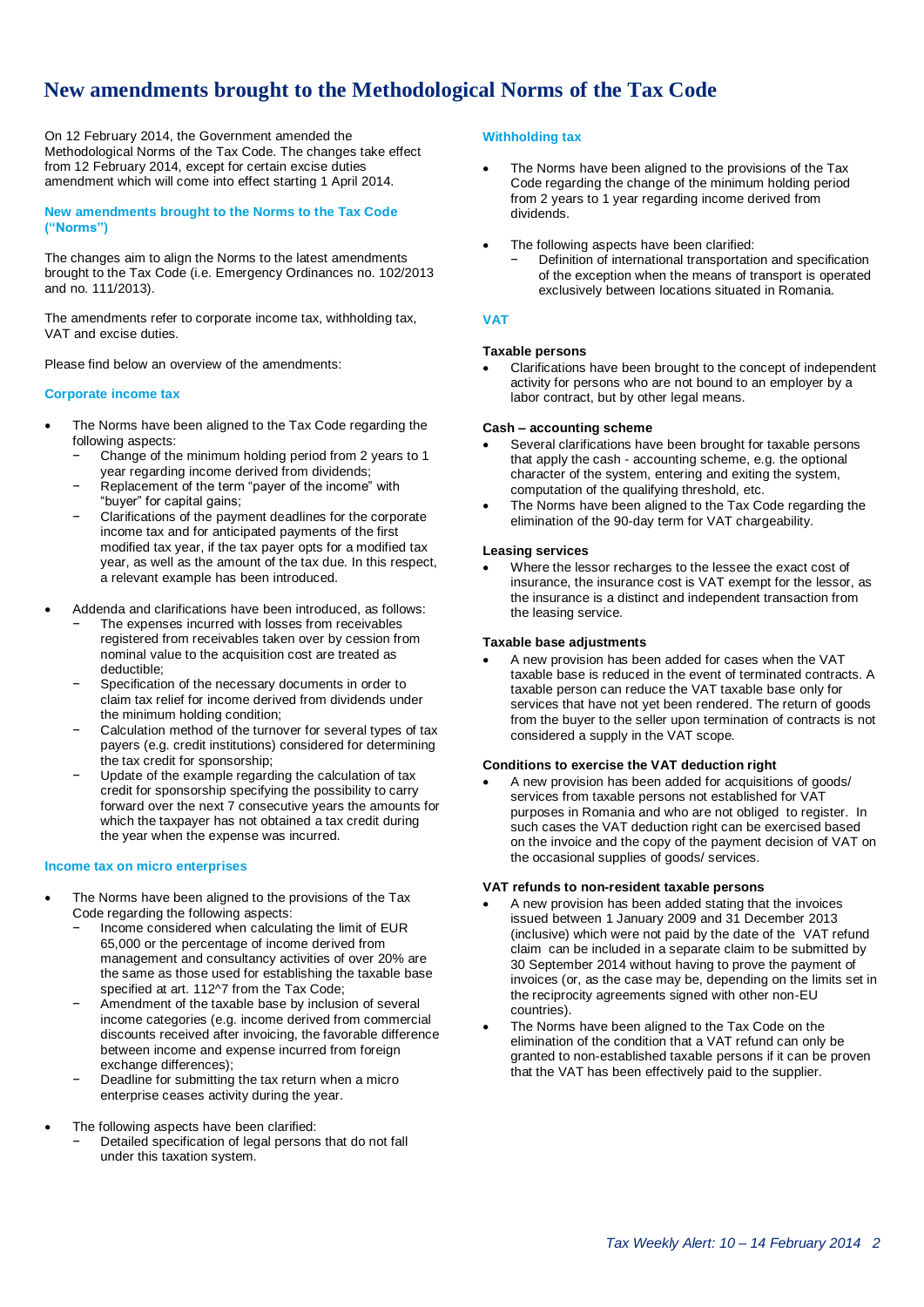#### **Adjustment of the VAT initially deducted**

- The Norms have been aligned to the Tax Code on the elimination of the VAT adjustment for stolen, missing or destroyed goods, which are duly proved or confirmed.
- Similar provisions were introduced for capital goods. The burden of proof lies with the taxable person. According to
- the principle of proportionality, the tax inspectors cannot ask the taxpayer for more than what is necessary to prove the incident that led to the loss, destruction or theft of property.
- However, the tax inspectors still hold the power to assess whether the available documents are sufficient and can claim adjustment of the VAT initially deducted.

#### **VAT registration code**

 If the taxpayer was deregistered for VAT purposes and subsequently qualifies and applies for a new registration for VAT purposes, the tax code assigned will be the initial VAT code.

#### **Excise duties**

- The chargeability of excise duties for non-harmonized excisable products delivered under a contract of consignment occurs for the consignee when the consignor delivers the goods to its customers.
- Clarifications have been brought regarding the method used for calculating excise duties for beer produced by mixing beer base with non-alcoholic beverages. More specifically, excise duties are due only based on the Plato degrees from the beer base and not from the full mixture.
- Authorized economic operators active in the electricity field will owe excise duties for the own use of electricity for which they will issue a self-invoice for excise duty purposes. Own use refers to other uses than the one for maintaining the capacity to produce, transport and distribute electricity within the limits set by the National Regulatory Authority for Energy.
- The holding time for excisable products at place of reception has been reduced from 48 hours to a maximum of 24 hours for possible verification by local customs authorities.
- Delivery to and reception by end users of products exempted from excise duties shall be subject to the provisions concerning the «Movement and dispatch of excise goods in duty suspension arrangements» from the Tax Code.
- Registered consignors will determine the guarantee level for energy products that do not have specific excise level based on the excise duty level for diesel fuel.
- In order to benefit from direct excise duty exemptions for natural gas and electricity, the user must send a notification to the local customs authorities which will subsequently be submitted to the suppliers – it will apply starting with 1 April 2014.
- Direct delivery has been allowed also for cases where the authorized warehouse keeper or the authorized consignor, which deliver the excisable products, are economic operators from Romania.

Source: *Government Decision no. 77/2014 published in the Official Gazette no. 108 from February 12, 2014*

#### **Contact us:**

#### **Dan Badin** Tax & Legal Partner-in-Charge +40 21 207 53 92 [dbadin@deloittece.com](mailto:dbadin@deloittece.com)

#### **Pieter Wessel**

Partner +40 21 207 52 42 [pwessel@deloittece.com](mailto:pwessel@deloittece.com)

#### **Mihai Petre**

Senior Manager +40 21 207 53 44 [mipetre@deloittece.com](mailto:mipetre@deloittece.com)

#### **Alexandru Aparaschivei**

Manager +40 21 207 54 20 [aaparaschivei@deloittece.com](mailto:aaparaschivei@deloittece.com)

#### **Andrei Tercu**

Manager +40 21 207 56 16 [atercu@deloittece.com](mailto:atercu@deloittece.com)

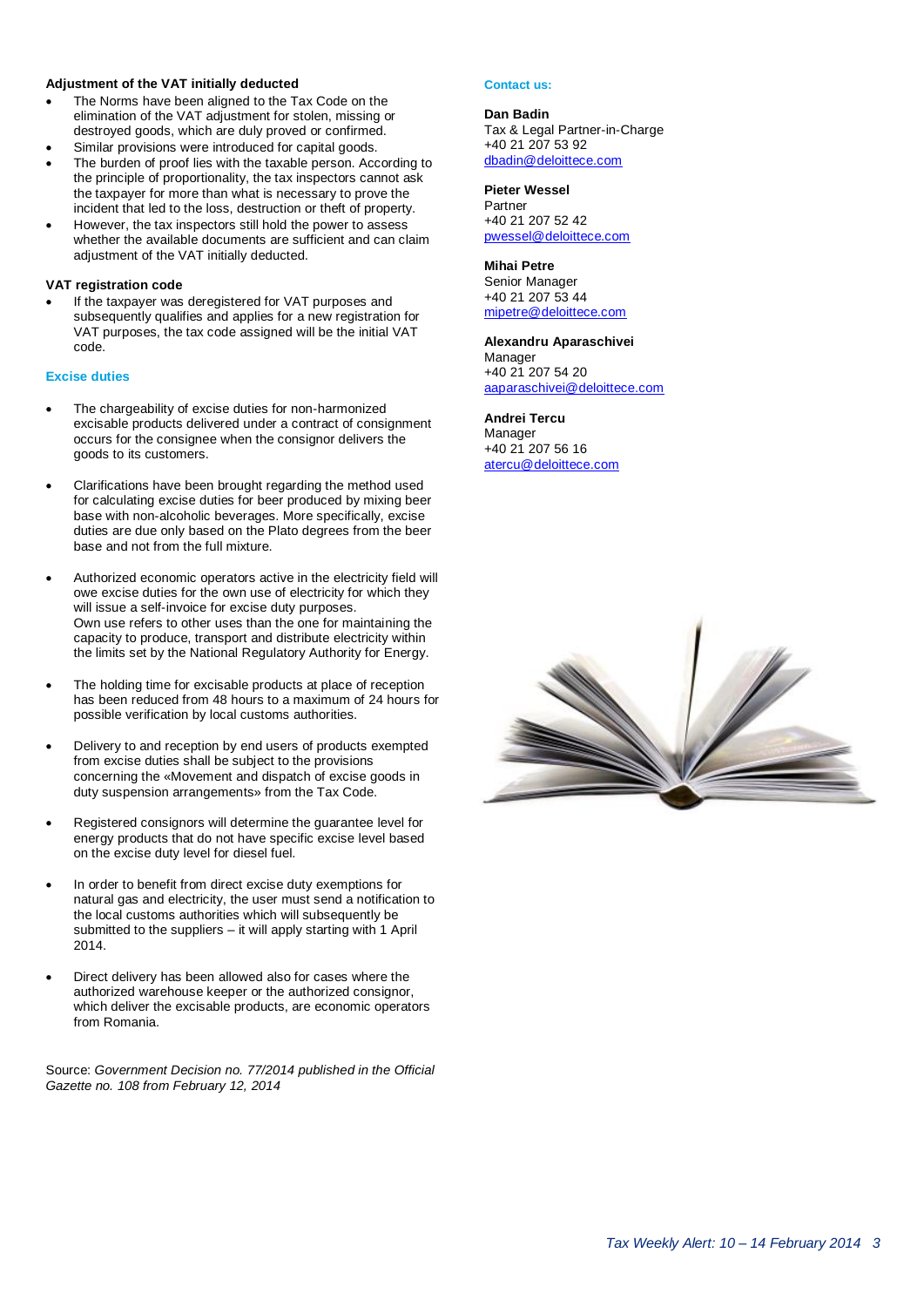### **Amendments to the real estate legislation due to the entering in force of the New Romanian Criminal code**

On February 1, 2014, Law no. 187/2012 for the implementation of Law no. 286/2009 regarding the Criminal Code (hereinafter the "Law"), entered into force. The Law mainly involves the implementation of the new Romanian Criminal Code of Romania, as well as the amendment of laws in various areas.

In terms of real estate legislation, the Law amends the following legal provisions:

#### **Law no. 50/1991 regarding construction authorization**

The amendments brought by the Law consist in the incrimination of the following actions that, until now, were considered to be misdemeanors:

- execution without building or demolition permit or without complying with the rules mentioned in their content of construction and reconstruction works, alteration, enlargement, repair, modernization and rehabilitation of the means of communication of any kind, forest roads, works of art, utility networks and facilities, branching and connections to utility networks, hydraulic works, river bed improvement works, land improvement works, infrastructure facility, works for new sources of generation, transport, distribution of electricity and / or heat and for the rehabilitation and refurbishment of the existing ones;
- execution without building or demolition permit or without complying with the rules mentioned in their content of drilling and excavation works necessary to conduct geotechnical and geological studies, the projection and opening of quarries and gravel pits, oil and gas probes and other surface exploitations, underground or underwater;
- execution without building or demolition permit or without complying with the rules mentioned in their content of arrangement of camps for tents, cabins or trailers;

Also, the court, by means of decision, may order the framing of the works within the permit`s provisions or demolition of buildings which were unlawfully erected . The prosecutor or the court may order, *ex officio* or upon request, a temporary halting of the works throughout the trial.

#### **Law no. 10/1995 regarding quality in constructions**

The amendments brought to law no. 10/1995 regarding quality in constructions lower the limits of punishment in the case that the design, verification, expertise, realization of constructions or execution of changes do not comply with the technical regulations regarding the stability and strength, thus threatening the life or body integrity of one or more persons, which constitutes a crime punishable by imprisonment from 1 to 5 years and deprivation of certain rights. If these acts were committed by negligence, special limits of punishment are reduced by half.

If the case as described above causes one or more of the following consequences: loss of lives, serious body or health injuries of one or more persons, destruction of the building, in whole or in part, destruction or degradation of important systems or equipment or other serious consequences, this could be qualified as a crime punishable by imprisonment from 3 to 10 years and the deprivation of certain rights.

#### <span id="page-3-0"></span> **Law no. 7/1996 regarding land registration and real estate publicity**

Changing of property boundaries, setting up or displacing limits and marks for marking railway areas, roads, canals, airports, ports, waterways, delimitation of cadastral, forest, geological and mining areas, without right are incriminated as being criminal offenses. These cases shall be punished with imprisonment from 3 months to 2 years or a fine, if the act is not incriminated as a more serious crime.

#### **Land law. no 18/1991**

Following the Law's entry into force, some of the provisions of Law no. 18/1991 have been repealed. Thus, the articles providing that the following constituted crimes of destruction and were punished according to the Criminal Code are no longer effective: the degradation of agricultural and forest lands, their surroundings, the destruction and degradation of agricultural crops, land improvement works, terminals and topographic and geodetic marks, historical monuments, archaeological sites, or the prevention of conservation measures for such goods, as well as the removal of these measures; the same applies to declaring areas of land smaller than the surfaces actually owned or failing to declare surfaces of land actually owned which constituted false statements and was punished according to the Criminal Code.

#### **Government Ordinance no. 43/2000 regarding the protection of archaeological heritage and classification of certain archaeological sites as areas of national interest**

Firstly, the Law establishes a period of 12 months beginning from the announcement of archaeological discoveries for the competent authorities to issue an archaeological discharge certificate. In the event that this deadline is not met, and the act is not considered a crime, the competent authority may be punished with a fine of RON 2,500 to RON 10,000. Access with metal detectors or their uses in archaeological areas without prior authorization are further regulated.

The amendment of the provisions incriminating the failure to notify the archaeological discoveries occasioned by construction or demolition works involves diminishing the punishment of imprisonment sentence, which ranges from 3 months to 2 years (or a fine). If the crime was committed by negligence, the punishment is imprisonment from 1 month to 1 year or a fine.

#### **Law no. 10/2001 regarding the legal regime of real estate abusively expropriated between March 6, 1945 - December 22 1989**

The amendments consist of repealing the provisions providing that the issuance of the decision for restitution in the absence of documents proving ownership right, heir status of the former owner or, if applicable, the quality of shareholder of the legal person owning the expropriated property constitutes a crime and that the issuance of the decision for restitution in the absence of evidence regarding the entitlement of legal persons to obtain reparation constitutes a crime, as well. Although these provisions were removed from the special law, they can still be qualified as crimes under the general provisions of the Criminal Code.

#### **Law no. 422/2001 regarding the protection of historical monuments**

The amendments regard repealing the provisions according to which unauthorized demolition, partial or total destruction, expropriation without approval of the Ministry of Culture, degradation and desecration of historical monuments are crimes, the same mention as above being applicable in this case as well these facts can be further classified as crimes under the general provisions of the Criminal Code.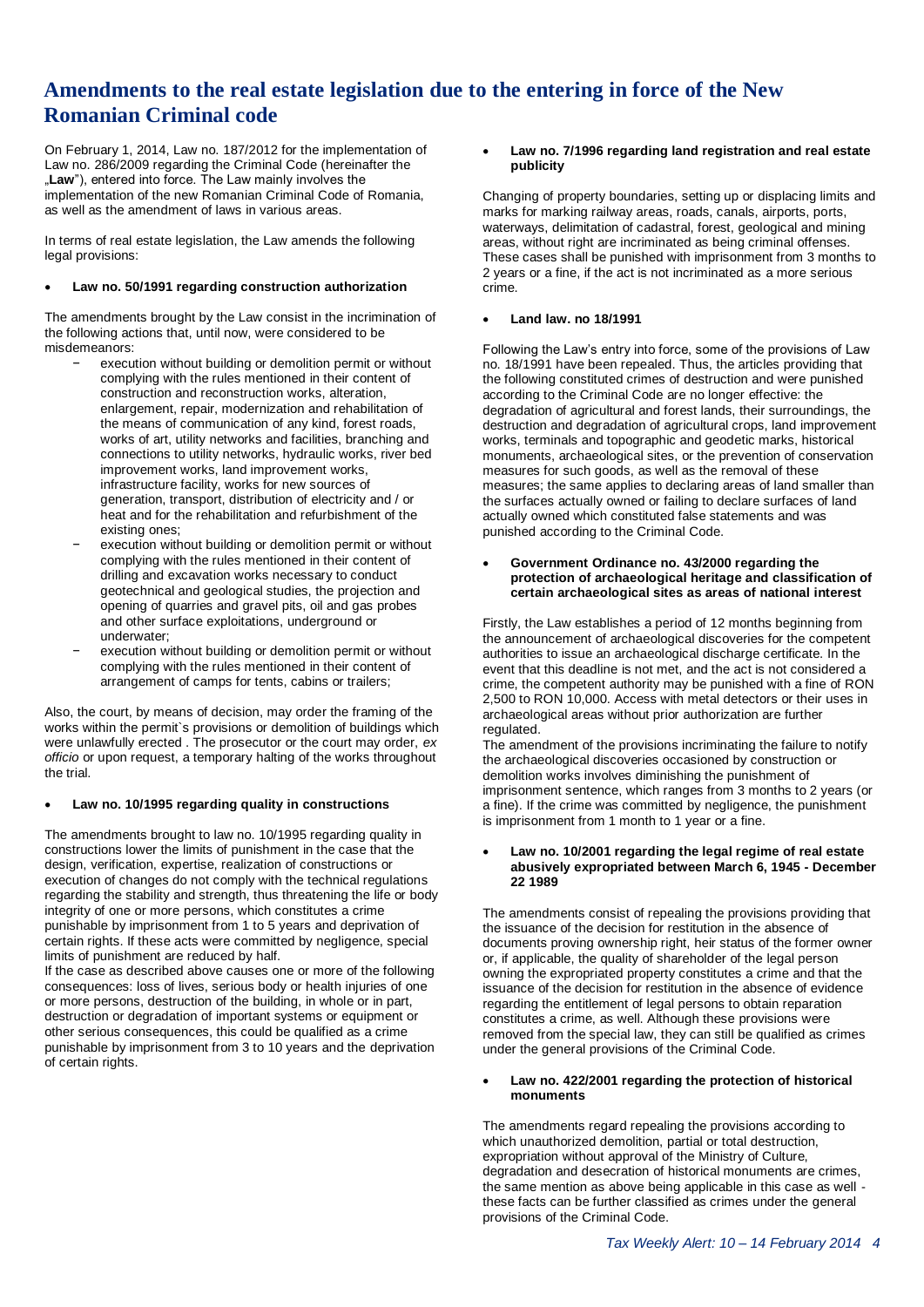#### **Law no. 138/2004 regarding land improvements**

In this case, the Law increases the length of the prison sentence for obstructing by violence or threats a legally-authorized specialist from performing his duties including inspecting land improvement infrastructure or exploiting, maintaining and repairing infrastructure. Thus, the limits of imprisonment are between 6 months and 3 years or a fine. Starting irrigation installations for watering crops on lands situated on an organization or federation territory or on irrigation facilities administered by the National Administration of Land Improvements (the "**Administration**"), without empowerment from the organization or federation or without prior conclusion of a seasonal agreement with the Administration, is further considered a crime and shall be punished with imprisonment from 3 months to 2 years or a fine.

The failure of a board president or of a director of an organization or federation to submit annual income statements and audited financial statements to the regulatory office is considered misdemeanor and shall be punished with a fine of RON 7,000 to RON 15,000.

We are at your disposal for identifying and finding solutions for any matters that may affect your company.

#### **Contact us:**

**Dan Badin** Tax & Legal Partner-in-Charge +40 21 207 53 92 [dbadin@deloittece.com](mailto:dbadin@deloittece.com)